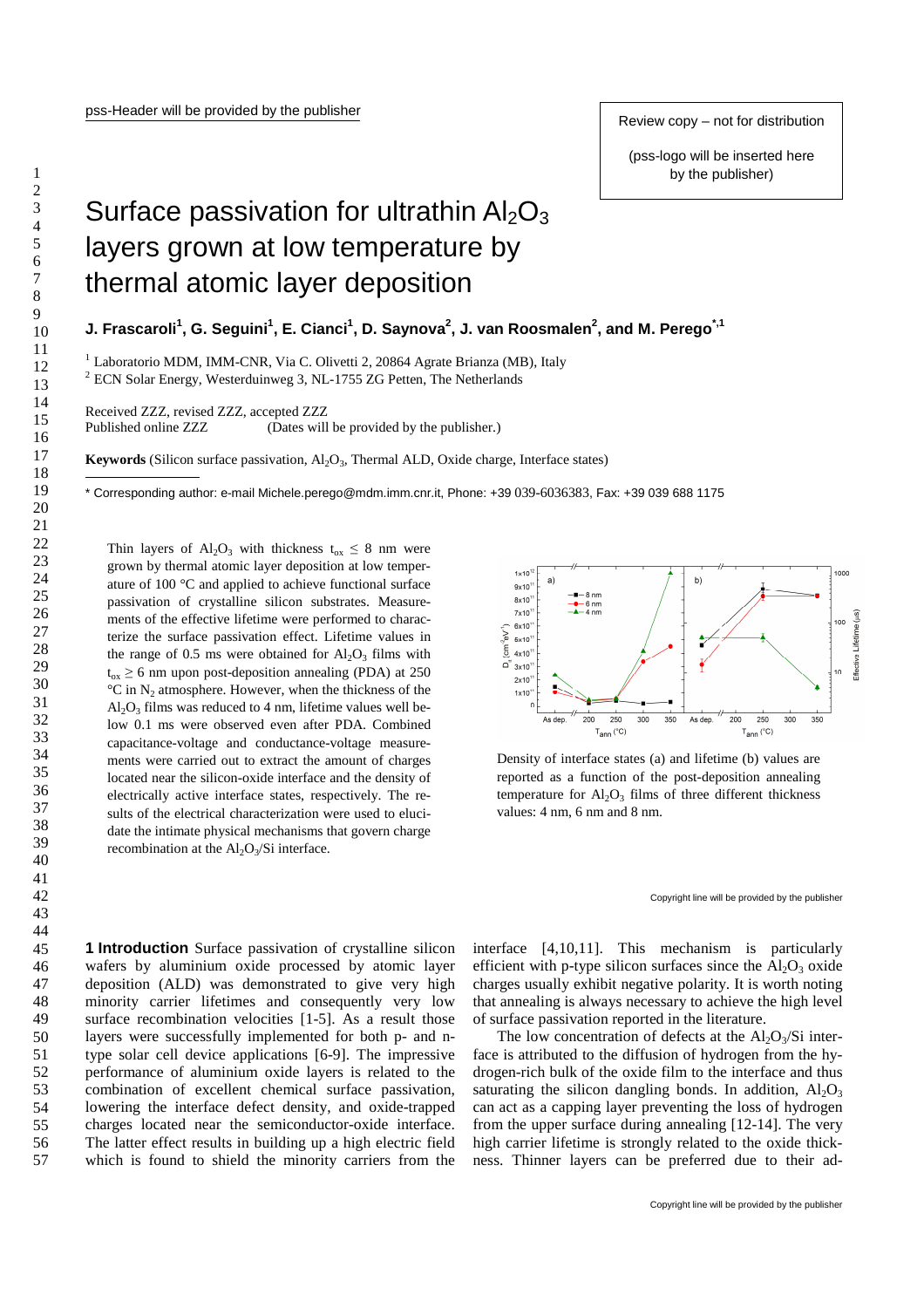vantages related, for example, to shorter process durations and possibility of less complicated integration in specific device structures. However, for  $Al_2O_3$  deposited by thermal ALD reducing the layer thickness below 10 nm results in a rapid decrease of the lifetime from about 1 ms to only a few tens of µs [2,4]. This thickness dependence is explained by a substantial increase of the interface defect states, since the oxide charge is demonstrated to remain constant even for very thin oxides [4,10]. It should be noted that in the cases mentioned above, samples of different  $Al_2O_3$  layer thickness processed with a particular ALD method are annealed at the same temperature in the range typically of 350 - 425 °C. Duration times of about  $10 - 30$ min are usually applied at this stage. In this connection, no detailed investigation has been reported on the correlation between annealing temperature and layer thickness with respect to the surface passivation properties of  $Al_2O_3$  layers below 10 nm.

In this work we focus on the feasibility of a low thermal budget passivation in order to reach a functional compatibility with low temperature solar cell processes [15-17]. We explore the surface passivation behaviour of aluminium oxide films thinner than 10 nm by means of combined electrical characterization and lifetime measurements. The layers were grown at 100 °C by thermal atomic layer deposition (ALD). The chosen temperature is significantly lower than the typical value of 200 °C applied for this type of ALD-process. The best passivation performance is achieved after a post-deposition annealing (PDA) at 250 °C for a relatively short time of 5 min. The result is understood in terms of a decrease of the surface defect states in combination with formation of a negative charge density in the proximity of the  $Al_2O_3/Si$  interface.

## **2 Experimental details**

**2.1 Sample preparation** Single and double polished p-Si 4" FZ wafers with a resistivity of 1-5  $\Omega$ cm and a thickness of  $280 \pm 25$  µm were used for electrical characterization and lifetime measurements, respectively. The Hterminated Si(100) surfaces were obtained by standard cleaning in HCl:H<sub>2</sub>O<sub>2</sub>:H<sub>2</sub>O = 1:1:5 solution for 10 min at 85 °C followed by 30 sec dip in diluted HF  $(HF:H<sub>2</sub>O=1:50)$  at room temperature.

The  $Al_2O_3$  films were grown by thermal ALD (Savannah 200 system by Cambridge NanoTech) at 100 °C using trimethyl-aluminium (TMA) and  $H_2O$  as precursors. More details about the deposition conditions are reported in ref. [18]. In the case of double-sided polished p-Si wafers, the  $Al_2O_3$  films were grown in a single process on both sides of the wafer in order to avoid any difference between the two  $Al_2O_3/Si$  interfaces.

After deposition, the samples underwent a rapid thermal annealing process at temperatures ranging from 200 °C to 350 °C in  $N_2$  ambient for 5 minutes in order to study the effect of different thermal treatments on the electrical characteristics and passivation properties of the

 $Al_2O_3$  thin films. The oxide thicknesses were measured before and after the annealing process by means of spectroscopic ellipsometry using an M2000-F (J.A. Woolliam Co., Inc.). A small and constant shrinking ( $\sim$  7%) of the Al<sub>2</sub>O<sub>3</sub> films is observed after the anneal irrespective of the temperature. In the following paragraphs data are reported as function of the film thickness in as deposited state.

**2.2 Capacitance-Voltage and Conductance-Voltage measurements** Metal-oxide-semiconductor capacitors were prepared for electrical testing of the  $Al_2O_3$ films. Aluminium dots with a nominal area of  $0.078$  mm<sup>2</sup> were evaporated on the surface of the  $Al_2O_3$  using a shadow mask, while the back contacts were fabricated evaporating a uniform layer of aluminium on the back surface of the samples. The actual area of the evaporated dots was afterward measured with an optical microscope.

Multi-frequency capacitance-voltage (C-V) and conductance-voltage (G-V) data were extracted from admittance measurements where the parallel capacitance and conductance were derived from its real and imaginary part respectively. The frequency was varied from 1 kHz to 1 MHz. Series resistance correction was applied to all measurements before the C-V and G-V data analysis. The measurements were performed from inversion to accumulation and back from accumulation to inversion to check the presence of hysteresis loops in the C-V characteristics.

**2.3 Lifetime** Lifetime performance and the surface passivation properties of the aluminium oxide layers were characterized with WCT-120 Silicon Wafer Photoconductance Lifetime Tester from Sinton Instruments. The measurements were carried out on double side coated samples with a good bulk lifetime  $($   $\sim$  1 ms). A general analysis procedure was applied which includes the transient and the quasi-steady state modes as two extremes. The effective lifetime was measured as a function of the excess carrier density ∆*n* created by the flash illumination with the lamp. The results are reported for the value of  $\Delta n = 10^{15}$  cm<sup>-3</sup>.



**Figure 1** Multi-frequency (1 KHz, 10 KHz, 100 KHz, and 1 MHz) C-V (black) and G-V (red) measurements for the 6 nm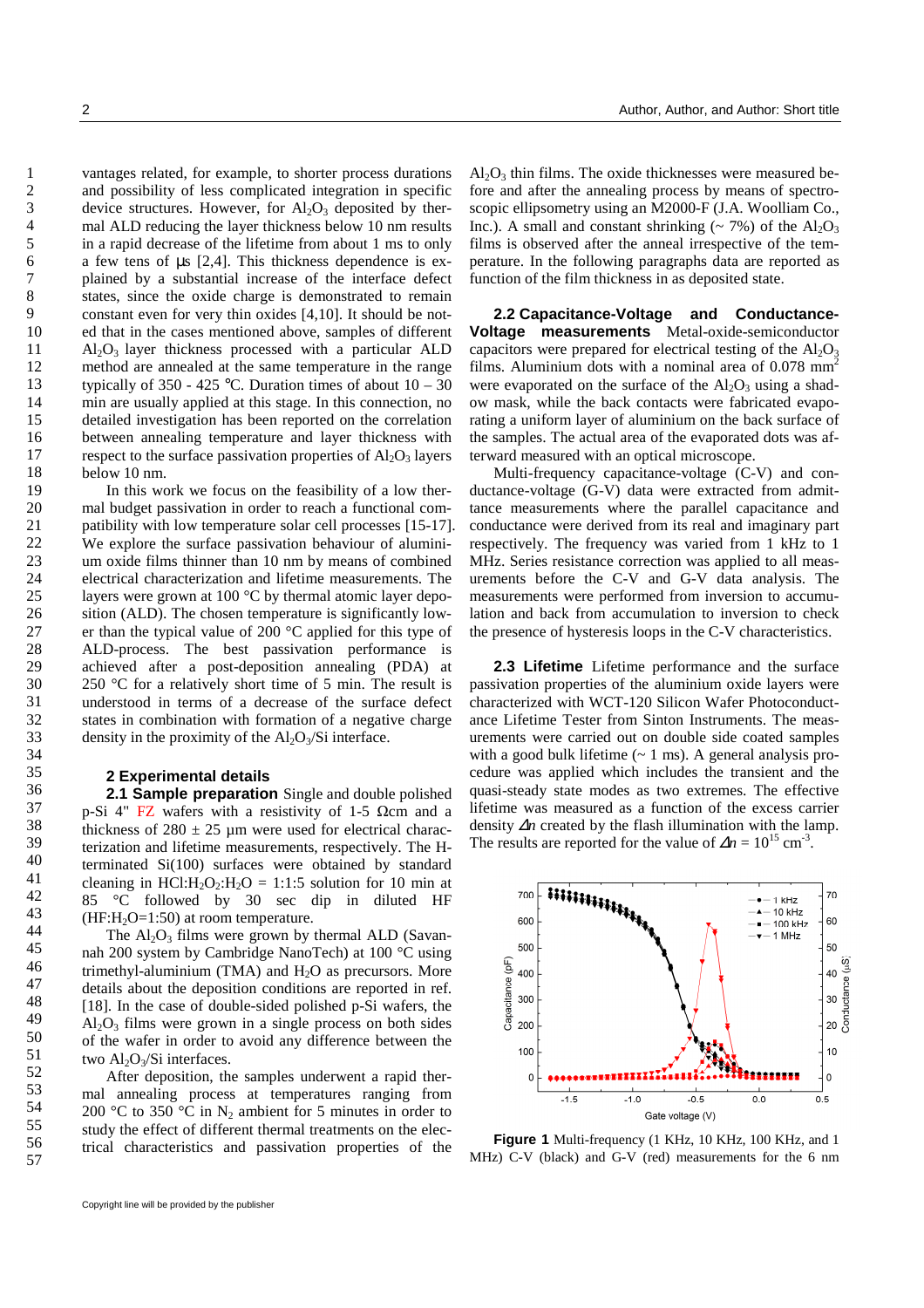

**Figure 2** Normalized capacitance-voltage measures acquired at 100 kHz for different annealing temperatures and oxide thicknesses.

thick oxide sample after annealing at 350 °C for 5 minutes in  $N_2$ ambient.

## **3 Results and discussion**

**3.1 Electrical characterization** Multi-frequency C-V and G-V curves were acquired to check for frequency dependence of the acquired data. The results of this analysis for the 6 nm thick  $Al_2O_3$  film are reported in Fig. 1. Beside variations of accumulation capacitance due to increased series resistance contribution at higher frequencies, the main differences can be observed in the range of voltages close to depletion. The corresponding peak in the G-V curves let us assign this variation to the electrical response of interface defect states at different frequencies. The density of interface defect states  $(D_{it})$  is determined from the analysis of the G-V characteristics according to standard electrical characterization procedures [19]. An estimation of the maximum density of traps filled at a gate voltage corresponding to the half of the silicon band gap can be extracted from the G-V peak position and height using the Hill-Coleman approximation [20] at a frequency corresponding to the maximum of the G/*ω* versus *ω* plot. In our measurements such maximum is observed at a frequency of ~100 kHz. Moreover, the flat band voltage shift *∆Vfb* in the C-V characteristics is indicative of the oxide charges trapped in the  $Al_2O_3$  film. The C-V experimental curves were fitted to theoretical-calculated curves including charge quantization at the silicon surface [21]. In this way a good estimation of substrate doping, flat band shift, and accumulation capacitance could be extracted. No dependence of  $\Delta V_{tb}$  on the frequency is observed. For these reasons all the data analyses, which are reported in the following paragraphs, were carried out at 100 kHz.



**Figure 3** Plot of  $Q_{ox}$  derived from C-V measurements as a function of annealing temperatures for three different aluminium oxide layer thicknesses. Error bars are comparable or smaller in size than graph symbols.

**3.2 Oxide trapped charges and surface states density** The C-V curves for the as deposited and annealed samples as a function of the oxide thickness are reported in Fig. 2. A flat band voltage evolution is observed in the as deposited samples as function of the oxide thickness. Moreover, in all the samples a  $\Delta V_{fb}$  variation is detected upon thermal treatment. The observed shifts are related to the effective oxide charge according to the following equation  $\Delta V_{fb} = \Phi_{ms}$  -  $Q_{ox}/C_{ox}$ , where  $Q_{ox}$  stands for the effective oxide charge,  $C_{ox}$  is the accumulation capacitance, and  $\Phi_{ms}$ indicates the work function difference between the metal and the semiconductor. It must be pointed out that using this method for calculating the effective oxide charge an error in the work function difference between the oxide and the semiconductor only leads to a systematic error that rigidly shifts the data along the  $Q_{\alpha x}$  direction and the general trends are preserved. The C-V curves show little hysteresis after the annealing process. The small hysteresis observed in the as deposited samples does not significantly affect the extraction of *Qox* data.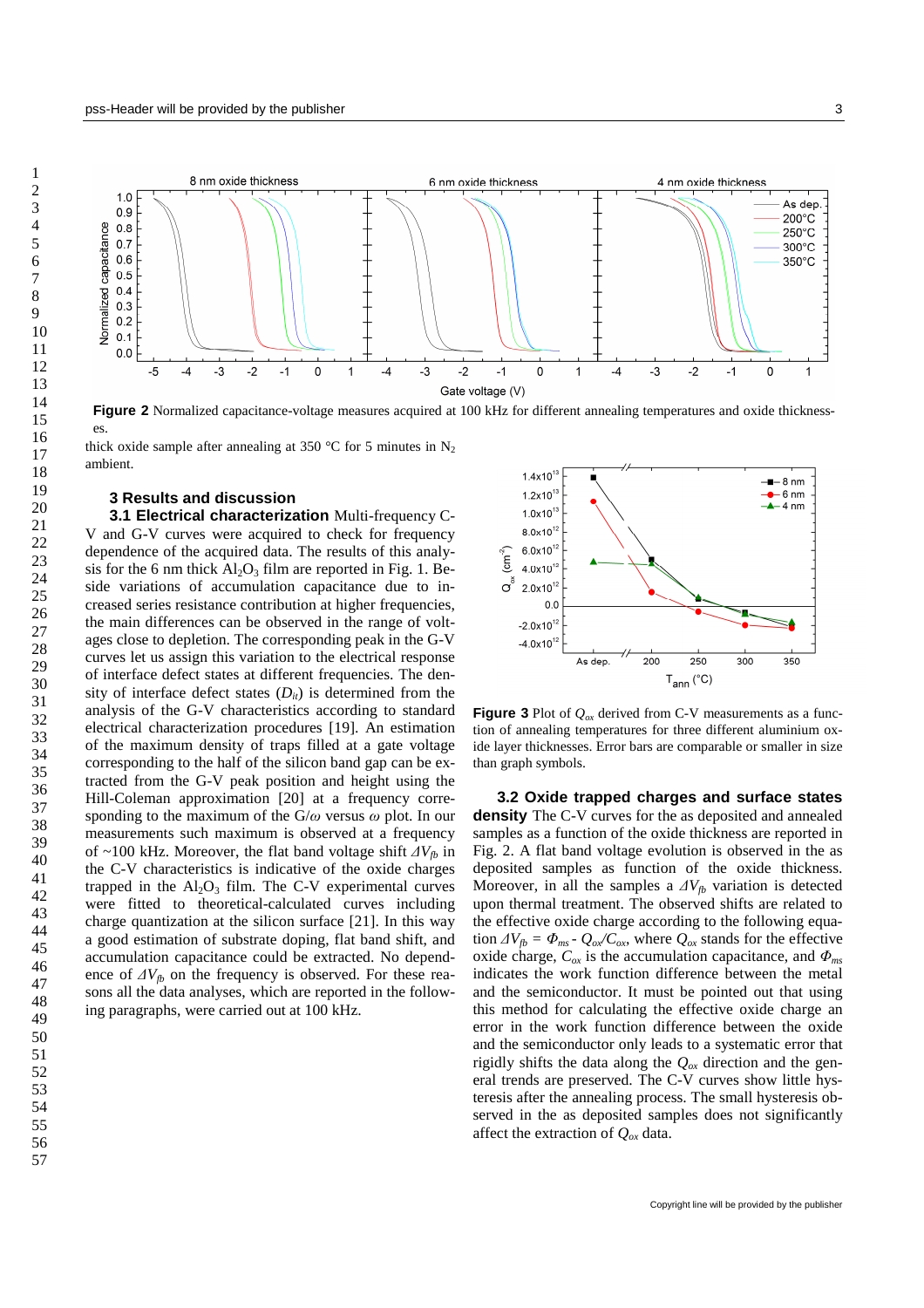In Fig. 3 the  $Q_{\alpha x}$  values for different oxide thicknesses as a function of PDA temperatures are shown. The as deposited samples exhibit a positive oxide charge density in accordance with previously reported results for samples grown by thermal ALD with a substrate temperature of 100 °C [22]. The amount of positive charges accumulated in the as deposited samples increases with oxide thickness, suggesting that either the positive charges are uniformly distributed within the oxide layer or a progressive charge accumulation close to the interface occurs during the deposition. Upon annealing in  $N_2$  ambient a progressive reduction of the positive charges within the oxide is observed until a negative build-up charge is induced in all the samples for annealing temperatures  $T_{\text{ann}} \geq 300$  °C. The negative charge accumulation upon annealing at 350 °C is comparable to previously reported data for thermal ALDgrown samples [23]. Since the amount of effective negative charge accumulated in the  $Al_2O_3$  films after the 350 °C PDA treatments does not change with the oxide thickness we can conclude that the negative charges are located close to the oxide-semiconductor interface, which is inline with other reports [10].

It is worth noting that the C-V measurements of 4 and 6 nm thick  $Al_2O_3$  films show a bump near the depletion region of the curves after thermal treatment at  $T_{\text{ann}} \geq 300 \text{ °C}$ . As previously discussed, these features in the C-V curves measurements indicate the presence of electrically active interface traps. The analysis of the G-V characteristics allows a proper quantifying of the corresponding  $D_{it}$  values. In Fig. 4 the  $D_i$  values for different oxide thicknesses as a function of PDA temperatures are shown. A slight reduction of the  $D_{it}$  is observed upon annealing at 200 - 250 °C. However, a strong increase in the  $D_i$  values is observed after the 300 °C thermal treatment for the samples thinner than 8 nm. The effect is most pronounced for the lowest layer thickness of 4 nm. This behaviour suggests a loss of chemical passivation in the thinnest oxides at  $T_{\text{ann}} \geq 300$  °C.



**Figure 4** Plot of  $D_i$  derived from G-V measurements as a function of annealing temperatures for three different aluminium ox-

Copyright line will be provided by the publisher

ide layer thicknesses. Error bars are comparable or smaller in size than graph symbols.

**3.3 Surface passivation** In Fig. 5 we report the effective lifetime data for different aluminum oxide thicknesses as a function of PDA temperatures. A significant improvement is observed upon thermal treatment of the 6 and 8 nm thick  $Al_2O_3$  passivation films. The increase is about one order of magnitude compared to the as-deposited state, due to the reduction of the  $D_{it}$  and the changing of the  $Q_{ox}$  from high positive values to a substantially neutral condition. Effective lifetimes of 0.5 ms have been reached for 8 nm thick  $Al_2O_3$  passivating layers after anneal at 250 °C. The best result achieved is 0.66 ms which corresponds to effective surface recombination velocity (SRV)  $S_{\text{eff}} \sim 8$  cm/s. This passivation performance is the range suitable for low temperature solar cell device applications [16]. However, the 4 nm thick  $Al_2O_3$  films do not change significantly in passivation properties when temperature of 250 °C is used. Upon further increase to 350 °C the lifetime decreases by one order of magnitude compared to the initial state. The degradation of the lifetime values in samples thinner than 6 nm is consistent with previously reported data [2,4]. This effect is usually ascribed to the loss of chemical passivation that the thinner samples experience upon annealing. To fully explain the lifetime results, an interplay between the  $D_i$  and the  $Q_{ox}$  data has to be considered. Surprisingly, the 4 nm thick  $Al_2O_3$  film after annealing at 250 °C presents  $D_{it}$  and  $Q_{ox}$  values which are essentially equivalent to those measured in the 6 and 8 nm thick  $Al_2O_3$  samples. These results suggest that, at this annealing temperature, other phenomena have to be considered in order to account for the loss of passivation effect in the 4 nm thick  $Al_2O_3$  film. As discussed in the previous paragraph, the samples annealed at  $T_{\text{ann}} = 350 \degree C$  exhibit the same  $Q_{ox}$ values around  $-2 \times 10^{12}$  cm<sup>-2</sup> irrespective of the thickness of the film, in agreement with data in the literature [10]. For  $Q_{ox} \le -5 \times 10^{11}$  cm<sup>-2</sup> lifetime scales with  $Q_{ox}^2$  and the field effect passivation is expected to be the driving force that determines effective passivation, relaxing the requirements on the  $D_{it}$  [11]. For this reason the increased  $D_{it}$  in the 6 nm thick  $Al_2O_3$  film does not induce a significant degradation of the lifetime, especially since the *Qox* value remains about one order of magnitude higher than *Dit*. On the contrary, in the 4 nm thick  $Al_2O_3$  film a further increase of the  $D_{it} \sim 1 \times 10^{12} \text{ cm}^{-2} \text{eV}^{-1}$  strongly affects the lifetime of the minority carriers suggesting that the field-effect passivation induced by the  $Q_{ox}$  accumulation in the  $Al_2O_3$  film cannot compensate the loss of chemical passivation associated with the increased  $D_{it}$ . For the 8 nm thick  $Al_2O_3$  film a very low  $D_{it}$  value is obtained after annealing at 200-250 °C and this is preserved for  $T_{\text{ann}} \geq 300$  °C. After the 350 °C PDA the level of negative oxide charge is higher than for the 250 °C PDA. This variation of the  $Q_{ox}$  does not correspond to a further increase of the lifetime value. It is worth to notice that the low  $D_{it}$  level obtained for the 8 nm thick oxide sample implies the presence of a very limited